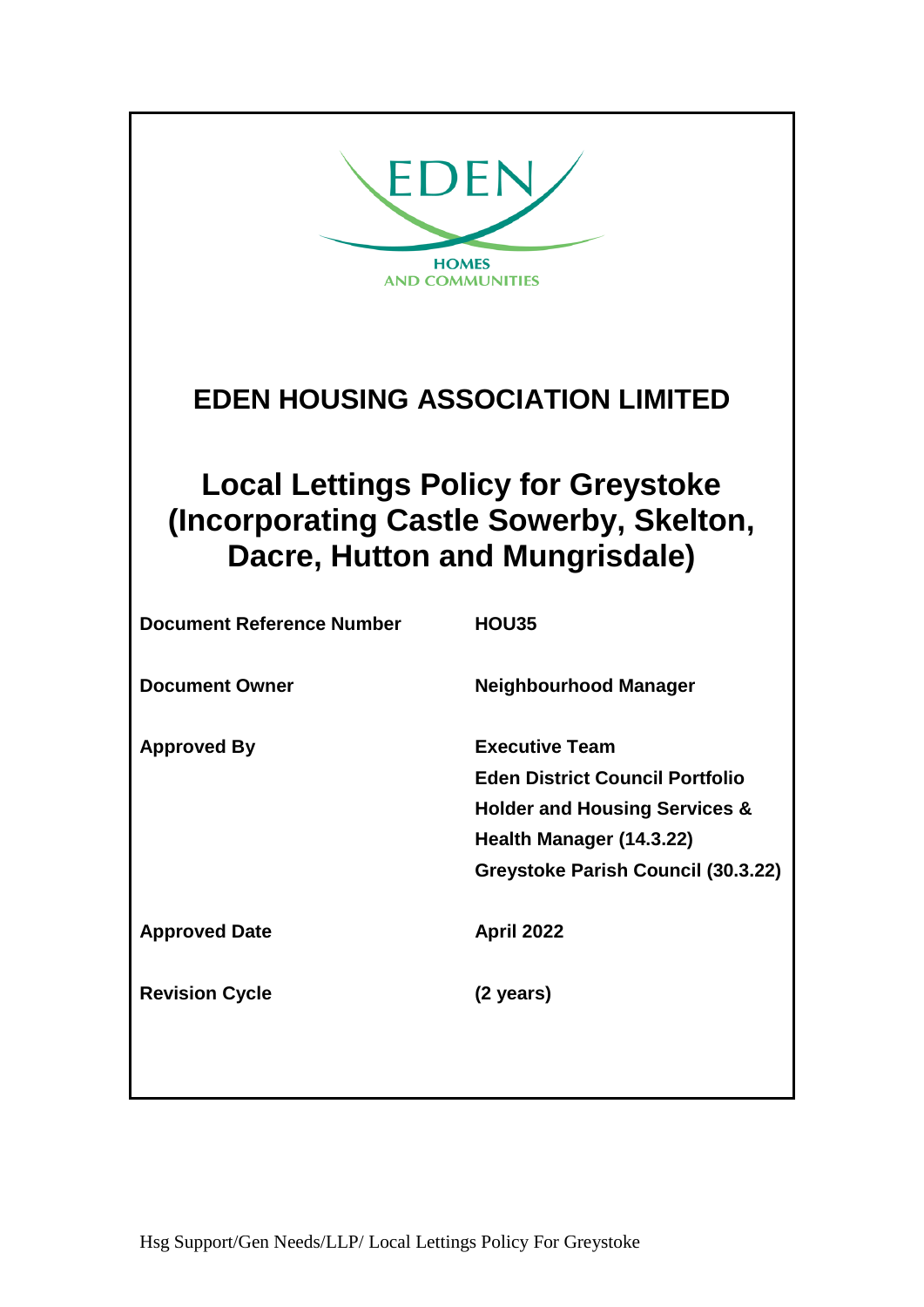# **Local Lettings Policy**

### 1. Introduction

This document sets out a Local Lettings Policy for use in Greystoke as referred to in 5.12 of the Cumbria Choice Allocations Policy.

The aim of this Local Lettings Policy is to allow the communities living in the parish of Greystoke to retain their links with the area, to help maintain sustainable communities.

The cost of buying a property in Greystoke and surrounding areas is largely unachievable for residents living and working there. A proportion of Eden Housing Association properties in Greystoke have been lost through Right to Buy, and many properties are holiday homes. The rental turnaround of properties in the area is low, and there are only a small number of properties for young people, small families and people aged over 55 and over who would like to remain in the village.

Eden Housing Associations aim is to create sustainable communities by using a Local Lettings Policy which gives priority to local people. We will ensure that there is a good mix of residents in terms of age, sex, household groups and economic status. Properties will be advertised on the Cumbria Choice website and adverts will state that a Local Lettings Policy applies.

#### 2. Properties covered by the policy

The Local Letting Policy described is for properties in Greystoke which do not have a section 106 or covenant; namely Castle Gardens and Park Road.

The local occupancy restriction in the s106 or Covenant will continue to apply under Choice Based Lettings and will be detailed in the advert for the property.

#### 3. Priority under local letting policy

The Choice Based Lettings allocations policy will be applied to all applications that are received, however, priority will be given if:

- The applicant currently lives in the Parish of Greystoke, and has done for a minimum of 3 years.
- The applicant works or is securing permanent work in the locality
- The applicant has an immediate family member who has lived in Greystoke for a minimum of three years (mother, father, brother, sister, son or daughter)
- They are currently, in prison, in hospital or similar accommodation whose location is beyond their control, and immediately before moving to this type of accommodation they lived in the locality for at least three continuous years; or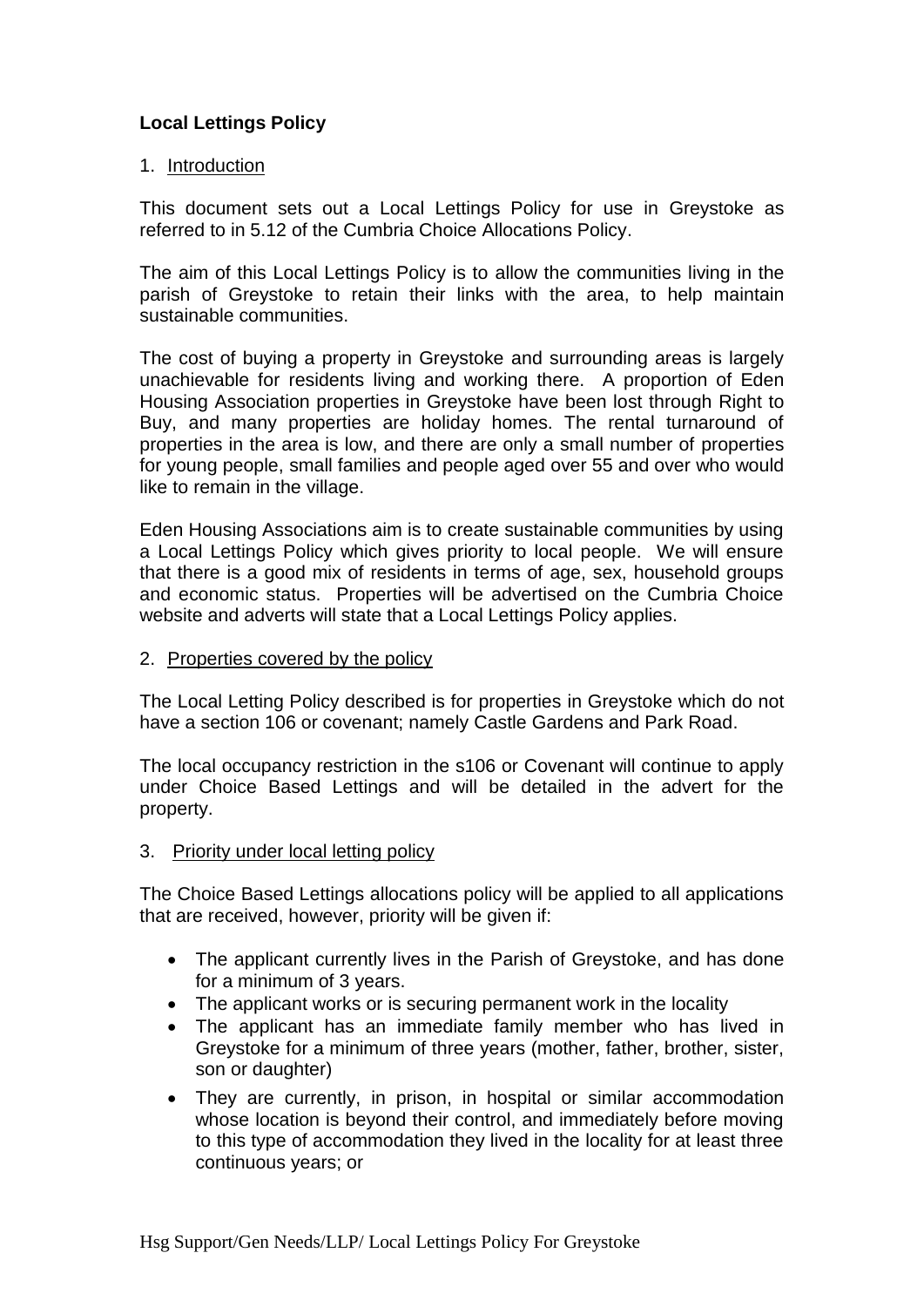- Former residents (who previously lived in the locality for a period of at least three consecutive years) who wish to return to the locality having completed a post-secondary (tertiary) education course within the past three years; or
- They need to live in the locality either because they are ill and/or need support from a relative who lives in the locality, or because they need to give support to a relative who is ill and/or needs support who lives in the locality. Proof of illness and/or need of support will be required from a medical doctor or relevant statutory support agency; or
- They previously lived in the locality for most of their lives and left the locality less than ten years ago ("Most of the applicant's life" will be interpreted as over half of the applicant's life up to the point that they left the locality, or a continuous period of twenty years up to the point they left the locality); or
- They lived continuously in the locality for two years or more prior to being accepted as homeless under the Homelessness Reduction Act 2017 and placed in any form of temporary accommodation outside of the locality for up to a maximum of two years

Preference will be given to persons with a local connection above all other applicants unless the following applies.

### Armed Forces

*The Localism Act 2011 amended the Housing Act 1996 in relation to the allocation of housing (Qualification Criteria for Armed Forces) (England) Regulations 2012.*

*The regulations require that housing authorities do not use local connection (within the meaning of section 199 of the Housing Act 1996) as a criterion in deciding whether the following are not qualifying persons.* 

In addition to the above the following persons will also receive priority;

- Persons who are serving in the regular forces or have done so in the five years preceding their application for an allocation of housing accommodation.
- Bereaved spouses or civil partners of those serving in the regular forces where their spouse or partner's death is attributable (wholly or partly) to their service and the bereaved spouse or civil partner's entitlement to reside in Ministry of Defence accommodation then ceases;
- Seriously injured, ill or disabled reservists (or former reservists) whose injury, illness or disability is attributable wholly or partly to their service.

#### 4. Allocation

The property will be advertised for persons matching the above criteria for three bid cycles (3 weeks).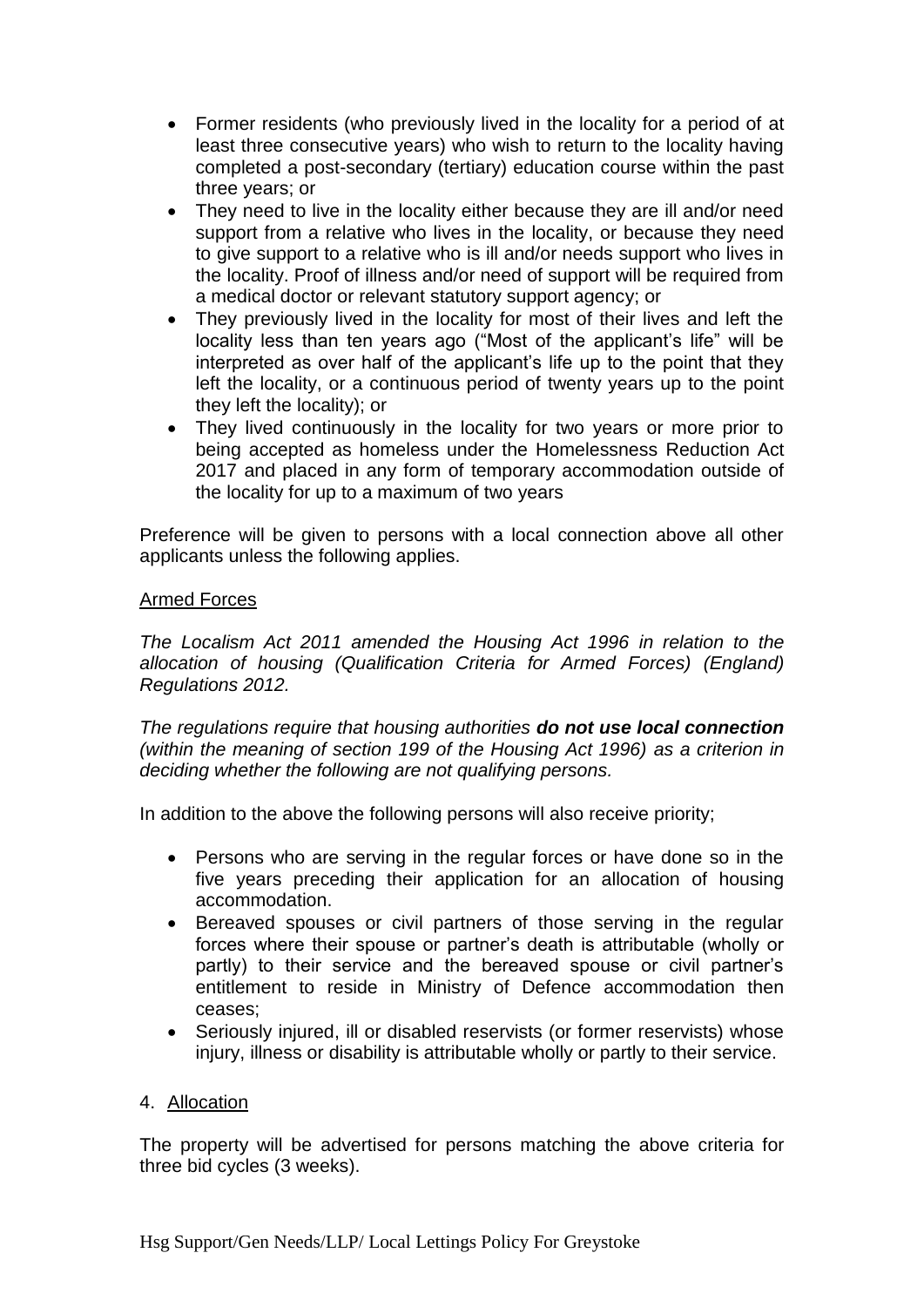In an attempt to offer local people housing in Greystoke, a property may be under-occupied. If a property is to be under-occupied advice will be given to applicants on how their Housing Benefit may be affected by the 'bedroom tax'.

If there are no applicants that place a bid on the advertised property satisfying the above criteria, the area may be widened during the fourth bid cycle (4 weeks) to include the parishes of;

- Castle Sowerby
- Skelton
- Dacre
- Hutton
- Mungrisdale
- *or any subsequent new Parishes formed as a result of Local Government Reorganisation*

If after the fourth bid cycle there are no applicants that satisfy the above criteria, the property will be allocated as normal following the Cumbria Choice Allocations Policy.

### 5. Advertising

In addition to advertising the property following the Cumbria Choice Allocations Policy guidelines in section 5.1:

- the Clerk of Greystoke Parish Council will be notified of property details by email upon receipt of notice
- Parish Clerks are encouraged to advertise locally where possible and appropriate

### 6. Review

A group comprising representatives from Eden District Council and Eden Housing Association will review the policy to ensure that it is meeting the aims described in section 1.

The policy will be reviewed every two years; the group will consider evidence including:

a) evidence of housing need from the waiting list and housing needs surveys b) evidence from lettings of properties in the area covered by the local lettings policy, including demand and the priority band of the bidders

c) evidence of demand from across the Eden Area

d) consultation with stakeholders such as the Lake District National Park Authority and parish councils / affordable housing groups in the areas covered by the Local Lettings Policy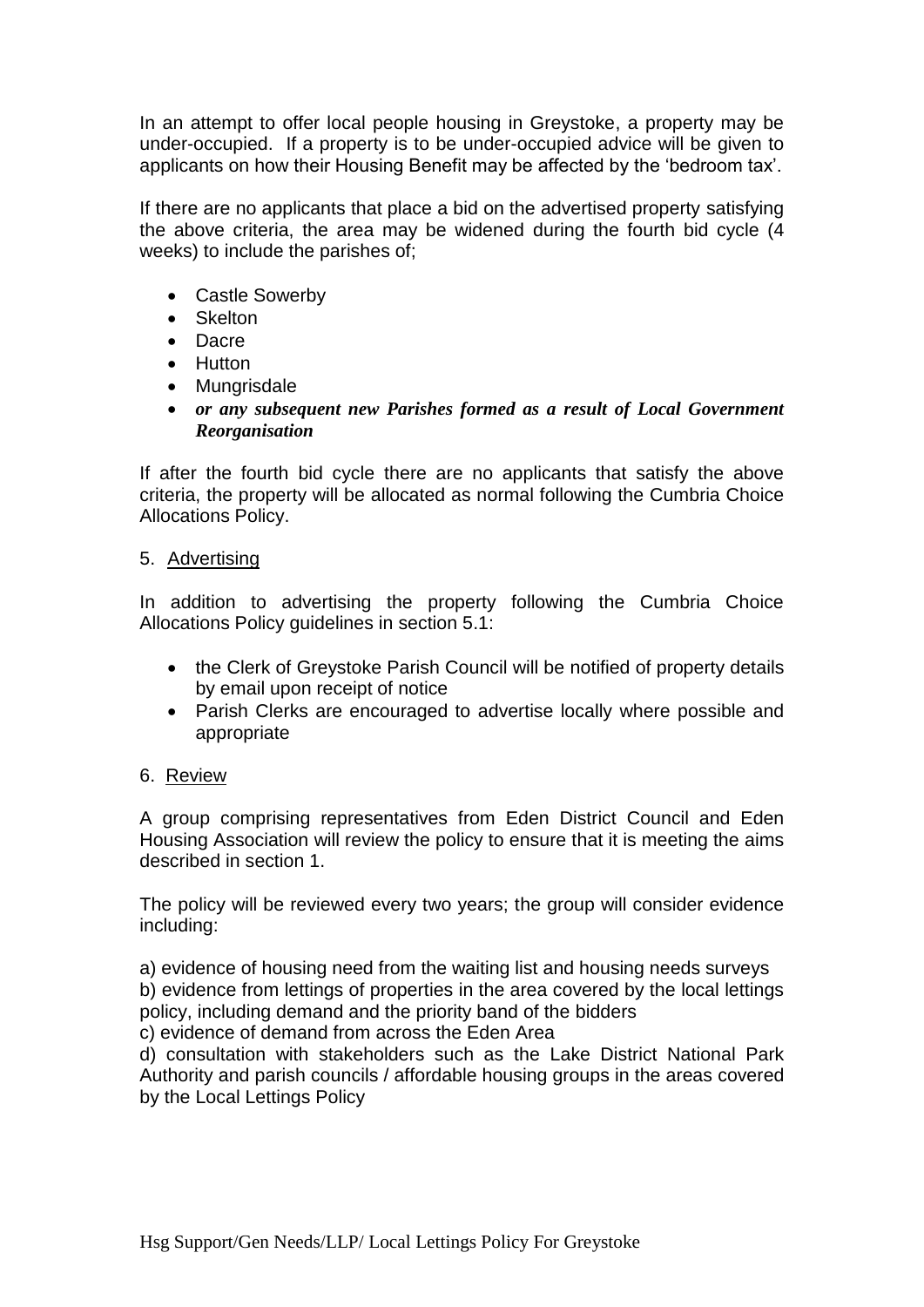Appendix 1

| счиалту ппраот доосооптопт                                                                                                                       |                                                                                                                                                         |  |  |
|--------------------------------------------------------------------------------------------------------------------------------------------------|---------------------------------------------------------------------------------------------------------------------------------------------------------|--|--|
| <b>Question</b>                                                                                                                                  | <b>Response</b>                                                                                                                                         |  |  |
| 1. Name of the<br>policy/practice/activity being<br>assessed                                                                                     | <b>Local Letting Policy Greystoke</b>                                                                                                                   |  |  |
| 2. Summary of aims and<br>objectives of the<br>policy/practice/activity                                                                          | This policy allows people living in the<br>local area to Greystoke opportunity for<br>allocation of properties outside of the<br>Cumbria Choice Policy. |  |  |
| 3. What involvement,<br>consultation, engagement has<br>taken place for the<br>policy/practice/activity<br>(e.g relevant<br>groups/stakeholders) | <b>Eden District Council and Greystoke</b><br>Parish Council have been consulted.                                                                       |  |  |
| 4. Who is affected by the<br>policy/practice/activity                                                                                            | The local residents of Greystoke.                                                                                                                       |  |  |
| 5. What are the arrangements for<br>monitoring and reviewing the<br>impact of the<br>policy/practice/activity                                    | Policy is on a 2 review cycle.                                                                                                                          |  |  |

## **Equality Impact Assessment**

| <b>Protected Group</b>                  | Is there a<br>potential for a<br>positive or<br>negative impact | Explain and<br>provide<br>evidence/data<br>used | Action to address<br>the negative<br>impact |
|-----------------------------------------|-----------------------------------------------------------------|-------------------------------------------------|---------------------------------------------|
| <b>Disability</b>                       | <b>NO</b>                                                       |                                                 |                                             |
| <b>Gender</b><br>reassignment           | <b>NO</b>                                                       |                                                 |                                             |
| <b>Marriage or civil</b><br>partnership | <b>NO</b>                                                       |                                                 |                                             |
| <b>Pregnancy or</b><br>maternity        | <b>NO</b>                                                       |                                                 |                                             |
| Race                                    | <b>NO</b>                                                       |                                                 |                                             |
| <b>Religion or belief</b>               | <b>NO</b>                                                       |                                                 |                                             |
| <b>Sexual</b><br>orientation            | <b>NO</b>                                                       |                                                 |                                             |
| Sex (gender)                            | <b>NO</b>                                                       |                                                 |                                             |
| Age                                     | <b>NO</b>                                                       |                                                 |                                             |